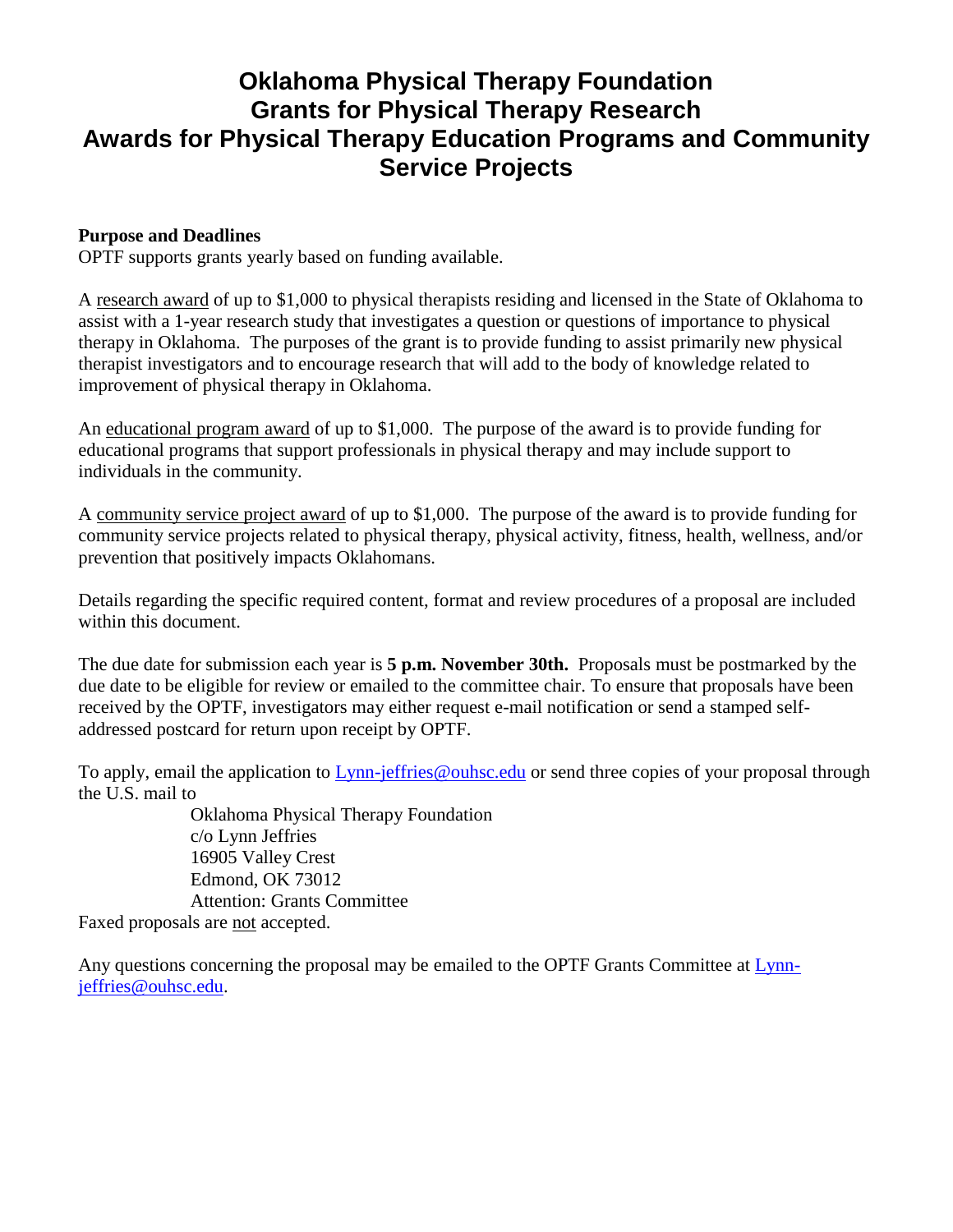# Oklahoma Physical Therapy Foundation Guidelines for Award Applications

\* Research Grant available to physical therapists who reside and are licensed in Oklahoma only. Education and Community Service Awards available to OK residents \*

### **Preface**

The Oklahoma Physical Therapy Foundation (OPTF) is a nonprofit organization established for charitable, scientific and educational purposes. OPTF's Mission: OPTF is the recognized provider of funds for P.T. education, research, and community service that positively impact Oklahomans. One way OPTF pursues its mission is by supporting research activities, educational programs, and community service projects. The OPTF supports only those research studies in which the interventions are provided by physical therapists, or selected components of the interventions are provided by physical therapist assistants under the direction and supervision of physical therapists.

## **General Information**

Grant Amount

The maximum award will not exceed \$1,000 per year. The application is competitive; therefore OPTF reserves the right to decide final award amounts. The grant supports direct expenses only. It does NOT allow salary, fringe benefits, or overhead costs.

### Grant Year

The grant year is the calendar year (January 1st through December 31<sup>st</sup>).

### Use of Funds

Funds may be requested to meet any type of expense reasonably associated with the: a) research grant, including purchase or rental of equipment, supplies, travel, printing or postage, and special services such as computer time, photographic services, and secretarial or research assistant support, b) educational program, including speaker's fee and per diem/travel, room rental, supplies, announcement printing or postage, participant handouts, and special services such as public announcement, and secretarial support, and c) community service project, including purchase or rental of equipment, supplies, travel, printing or postage, and special services such as public announcement, photographic services, and secretarial support.

Funds May Not be Used for:

Salary and fringe benefits of physical therapists or physical therapist assistants will not be funded. Overhead or indirect costs (e.g., electricity, rental/mortgages) will not be funded.

Areas of Study

The intent of the OPTF is to fund programs of highest quality and having the most immediate or lasting community impact. Proposed programs should positively impact Oklahomans.

Regarding the research grant, any area of physical therapy practice will be evaluated for funding. The intent of the OPTF is to fund the highest quality scientifically based and clinically relevant research with priority given to projects having the most immediate clinical application. Proposed studies should add to or refine the body of knowledge on which physical therapist practice is based using any of a variety of recognized investigative methods, such as experimental, descriptive, or correlation.

### Grants Committee

The Grants Committee of the OPTF Board will conduct the distribution of funds and the criteria for selecting recipients. Research Grant applicants will be competing with OPTF Community Service Project and Educational Program applicants. The committee will review the applications, approve the research studies, and make recommendations to the OPTF Board for final approval and funding amount.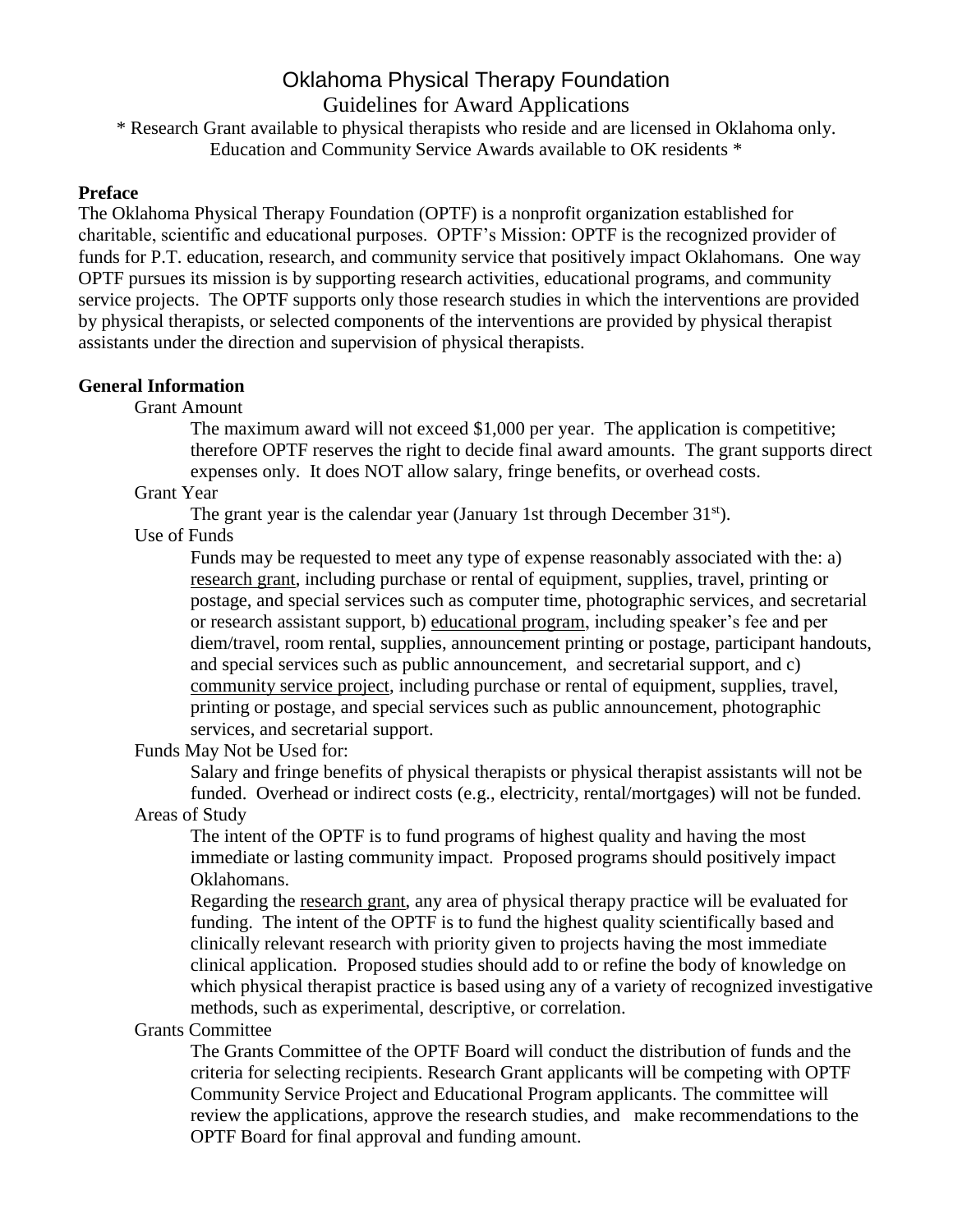# Oklahoma Physical Therapy Foundation Guidelines for Physical Therapy Research Grant Proposals

#### **Format for Proposal**

Include sufficient, but concise information that will allow the reviewers to evaluate the proposal. The ability to present your proposal clearly and briefly may be considered by the reviewers to be an indication of your ability to have a focused approach to your research objective and to complete the project. Use the American Psychological Association (APA) writing and format guidelines. The proposal should include the attached cover page and the sections described below. The Research Plan should not exceed 10 single-spaced pages (12-point type or larger), excluding references. Please include page numbers. Specific details on what to include in the Research Plan, Dissemination of Results, and Budget Sections are enclosed. All forms are available in electronic form, upon request to the OPTF. Applicants should submit a research proposal that includes:

#### **A. Research Plan**

#### **1. Specific Aims of the Study** (What do you intend to do?)

State the purpose of the research describing concisely what the project is intended to accomplish. Include the research questions or hypotheses that will be addressed.

**2. Background and Significance** (What has already been done? Why is this work important to physical therapy?) Summarize background information that directly relates to the purpose of the study. Cite previously published work that relates to your study. Indicate how your proposed study is different in design, methods, or subjects from previously published studies. Clearly indicate how the results of your proposed study will contribute to the existing knowledge and the practice of physical therapy, specifically in the state of Oklahoma.

**3. Research Design and Methods** (How are you going to do the work?)

- Describe the research design and the procedures to be used to accomplish the specific aims of the project. Include:
- a.) Subjects. The number, age range, gender, and health status of participants (subjects) that will be studied. Comment on feasibility of obtaining desired number of subjects.
- b.) Instrumentation, Materials and Methods of Measurement.
- c.) Procedures that will be used. Discuss potential difficulties and limitations of the proposed procedures.
- d.) Data analysis and how results will be interpreted. Describe how each variable to be studied will be treated in the statistical analysis.
- e.) Human Subjects Approval. Provide evidence that approval for the proposed study has been granted by the Institutional Review Board (IRB) or governing human review board at your facility/setting. If approval has not been received at the time the proposal is submitted, indicate when a response is expected.
- f.) Study Time Table. Outline a table of how/when you will complete each aspect of the study.

#### **4. References**

List alphabetically according to APA instructions. Single-space reference list.

#### **B. Dissemination of Results**

Describe how the results of the study will be shared with physical therapy colleagues in Oklahoma. Grant awardees are encouraged to submit abstracts to the Oklahoma Physical Therapy Association Annual meetings.

The principle investigator will also send a final report to the Chairperson, Grants Committee, OPTF no later than 6 months after the year end of the project, or a portion of the funding will have to be repaid back to OPTF. Investigators should acknowledge support from the OPTF in any presentation or manuscript. Reprints of manuscripts published from the project will be sent to the OPTF.

#### **C. Budget and Justification**

The OPTF will fund projects for 12 months. Funds can be requested only for costs necessary to conduct the study. These include consultants, equipment, supplies, travel of the investigators or subjects associated with data collection and patient costs. Complete the enclosed Budget Form and provide a budget justification on a separate sheet that explains how costs were established, and why the expense is necessary. The OPTF will not pay salary or fringe of the PT or PTA, nor overhead or indirect costs related to this study. Expenses related to project dissemination are allowed. Grant awards will be made directly to the principle investigator unless the principle investigator designates their facility/setting as the payee.

- i. Include budget justification narrative
- ii. Include Research Grant Budget Form

#### **D. Appendices**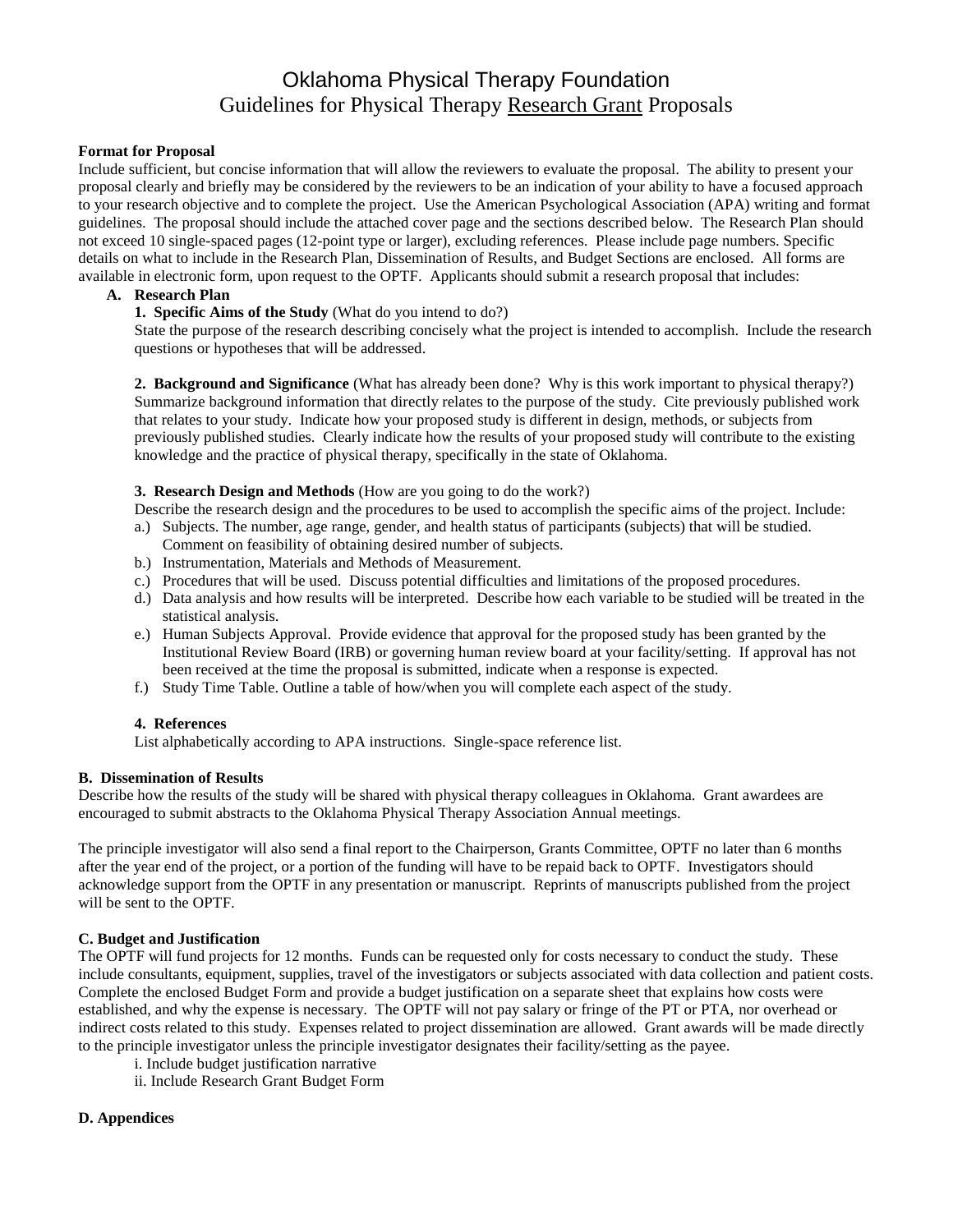# Oklahoma Physical Therapy Foundation Physical Therapy Research Grant Budget Form

Note: Applicants for the OPTF Physical Therapy Research Grant may not include PT or PTA salary, fringe, overhead, or indirect costs.

# **Grant Budget**

| <b>EXPENSES AND</b><br>REQUESTED FUNDING                |                                                                  |                                   |
|---------------------------------------------------------|------------------------------------------------------------------|-----------------------------------|
| <b>CATEGORY OF EXPENSE</b>                              | <b>TOTAL COST</b><br><b>ASSOCIATED WITH</b><br>THE STUDY/PROJECT | AMOUNT REQUESTED<br>FROM THE OPTF |
| <b>PERSONNEL</b>                                        |                                                                  |                                   |
| Consultant/Secretarial/Research<br>Assistant(s) Name(s) |                                                                  |                                   |
|                                                         |                                                                  |                                   |
|                                                         |                                                                  |                                   |
|                                                         |                                                                  |                                   |
| Equipment (itemize)                                     |                                                                  |                                   |
|                                                         |                                                                  |                                   |
|                                                         |                                                                  |                                   |
|                                                         |                                                                  |                                   |
|                                                         |                                                                  |                                   |
|                                                         |                                                                  |                                   |
| Supplies                                                |                                                                  |                                   |
|                                                         |                                                                  |                                   |
|                                                         |                                                                  |                                   |
|                                                         |                                                                  |                                   |
|                                                         |                                                                  |                                   |
| Travel                                                  |                                                                  |                                   |
|                                                         |                                                                  |                                   |
|                                                         |                                                                  |                                   |
|                                                         |                                                                  |                                   |
| <b>Patient Costs</b>                                    |                                                                  |                                   |
|                                                         |                                                                  |                                   |
|                                                         |                                                                  |                                   |
|                                                         |                                                                  |                                   |
| Other (itemize)                                         |                                                                  |                                   |
|                                                         |                                                                  |                                   |
|                                                         |                                                                  |                                   |
|                                                         |                                                                  |                                   |
| <b>TOTAL DIRECT COSTS</b>                               |                                                                  |                                   |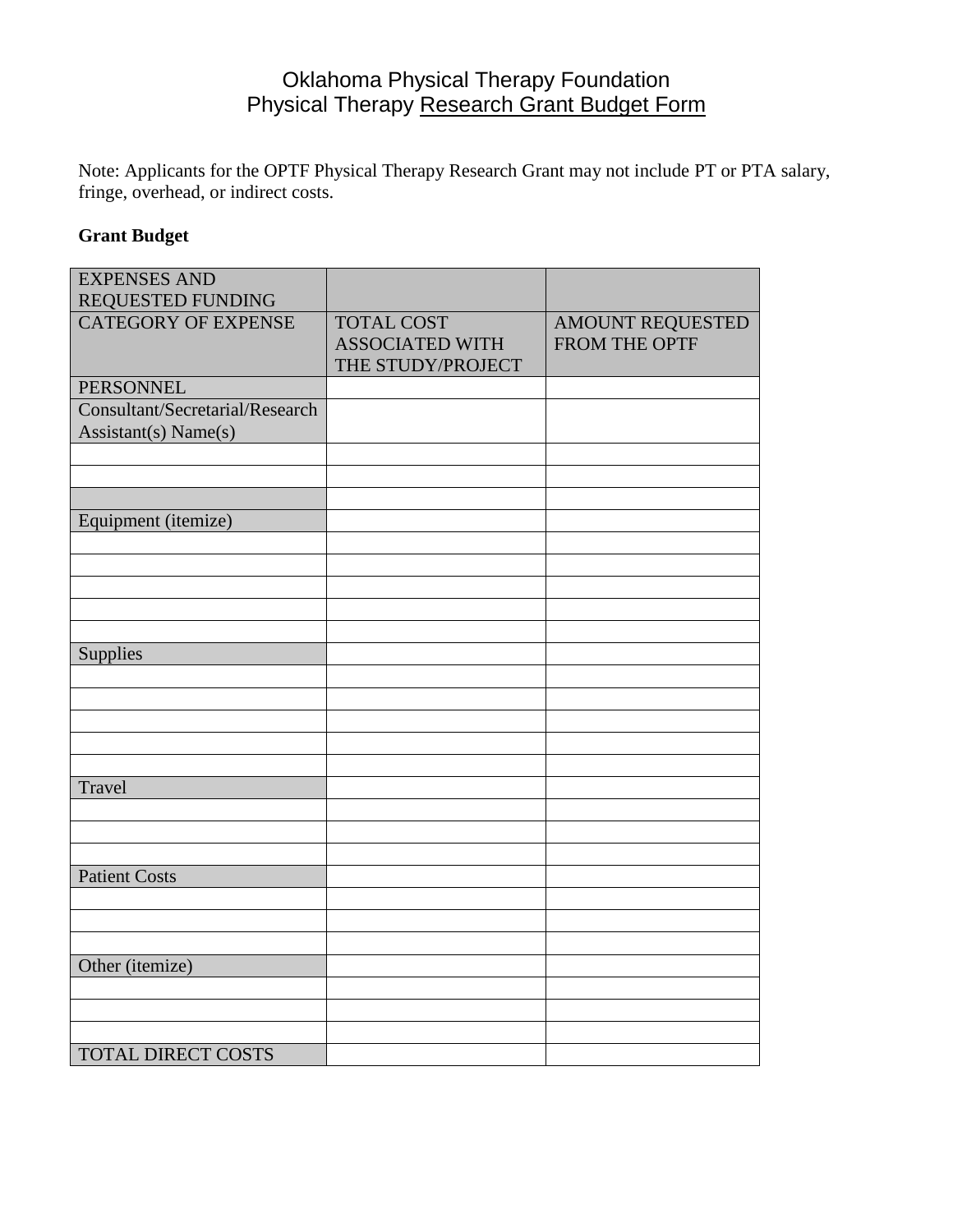# Oklahoma Physical Therapy Foundation Guidelines for Physical Therapy Educational Program Proposals

## **Format for Proposal**

Include sufficient, but concise information that will allow the reviewers to evaluate the proposal. The ability to present your proposal clearly and briefly may be considered by the reviewers to be an indication of your ability to have a focused approach to your educational program and to complete the activity. The proposal should include the attached cover page and the sections described below. The educational program proposal should not exceed 3 single-spaced pages (12-point type or larger), excluding references. Please include page numbers. Specific details on what to include in the Application and Budget Sections are enclosed. All forms are available in electronic form, upon request to the OPTF. Applicants should submit an educational program proposal that includes:

## **A. Physical Therapy Educational Program**

**1. Purpose** (What is the purpose of this program?)

State the purpose of the educational program describing concisely what the program will entail and what it is intended to accomplish. Why is this program important to physical therapy? Clearly indicate how the outcomes of your proposed program will positively impact Oklahomans. List the specific goals of your program.

**2. Program Description and Methods for Implementing** (How are you going to do the work?) Describe the program and the procedures to be used to accomplish the purpose of the project. Include:

- i. The intended audience.
- ii. A detailed description of the program. Include a timeline in Table form including dates, activities/tasks, locations, and person(s) responsible.
- iii. The outcomes of your project how you will measure those outcomes
- iv. Describe any future activities or continuations of this program.

## **3. References**

Single-space reference list.

## **B. Dissemination of Results**

The Physical Therapy Educational Program Director will send a final report to the Chairperson, Grants Committee, OPTF no later than 2 months after the year end of the project, or a portion of the funding will have to be repaid back to OPTF. OPTF will disseminate the final report as appropriate. Applicants should acknowledge support from the OPTF in any presentation or dissemination of materials.

# **C. Budget and Justification**

Funds can be requested only for costs necessary to conduct the program. These include speaker fees, per diem/travel, room rental, and supplies. Complete the enclosed Budget Form and provide a budget justification on a separate sheet that explains how costs were established, and why the expense is necessary. The OPTF will not pay salary or fringe of the PT or PTA, nor overhead or indirect costs related to this project. Expenses related to program announcements are allowed. Awards will be made directly to the Physical Therapy Educational Program Director unless the program applicant designates their facility/setting as the payee.

i. Include budget justification narrative

ii. Include Educational Program Budget Form

# **D. Appendices**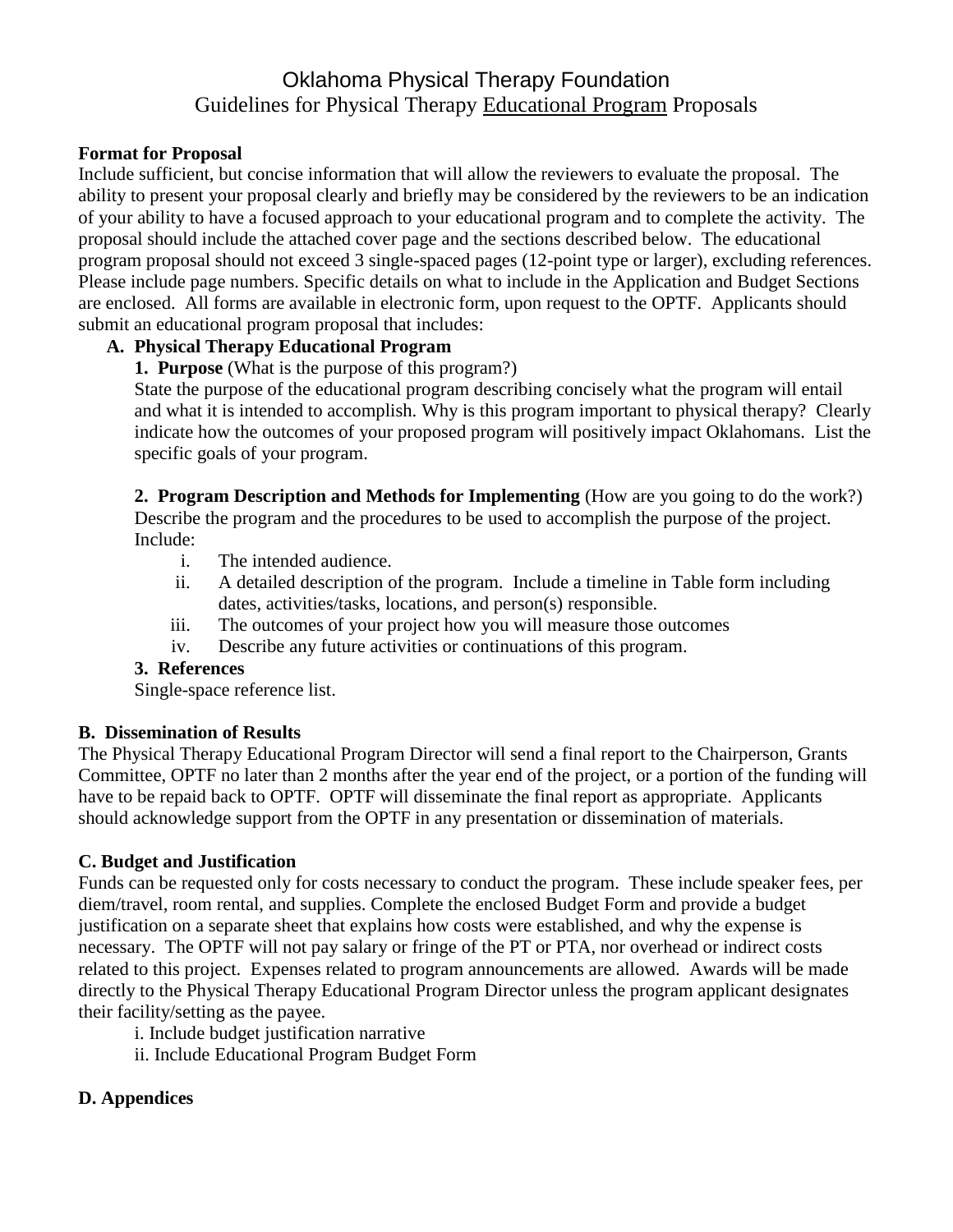# Oklahoma Physical Therapy Foundation Physical Therapy Educational Program Budget Form

Note: Applicants for the OPTF award for the Physical Therapy Educational Program Award may not include PT or PTA salary, fringe, overhead, or indirect costs.

# **Program Budget**

| <b>EXPENSES AND</b><br>REQUESTED FUNDING |                            |                  |
|------------------------------------------|----------------------------|------------------|
| <b>CATEGORY OF</b>                       | <b>TOTAL COST</b>          | AMOUNT REQUESTED |
| <b>EXPENSE</b>                           | <b>ASSOCIATED WITH THE</b> | FROM THE OPTF    |
|                                          | <b>PROJECT</b>             |                  |
| <b>PERSONNEL</b>                         |                            |                  |
| <b>Speaker Fees</b>                      |                            |                  |
| Per Diem:                                |                            |                  |
|                                          |                            |                  |
|                                          |                            |                  |
| Travel:                                  |                            |                  |
|                                          |                            |                  |
|                                          |                            |                  |
|                                          |                            |                  |
| <b>Room Rental</b>                       |                            |                  |
|                                          |                            |                  |
|                                          |                            |                  |
| Supplies                                 |                            |                  |
|                                          |                            |                  |
|                                          |                            |                  |
|                                          |                            |                  |
|                                          |                            |                  |
|                                          |                            |                  |
| Copying/Printing                         |                            |                  |
|                                          |                            |                  |
|                                          |                            |                  |
|                                          |                            |                  |
| Postage                                  |                            |                  |
|                                          |                            |                  |
|                                          |                            |                  |
|                                          |                            |                  |
| Other (itemize)                          |                            |                  |
|                                          |                            |                  |
|                                          |                            |                  |
|                                          |                            |                  |
| <b>TOTAL DIRECT COSTS</b>                |                            |                  |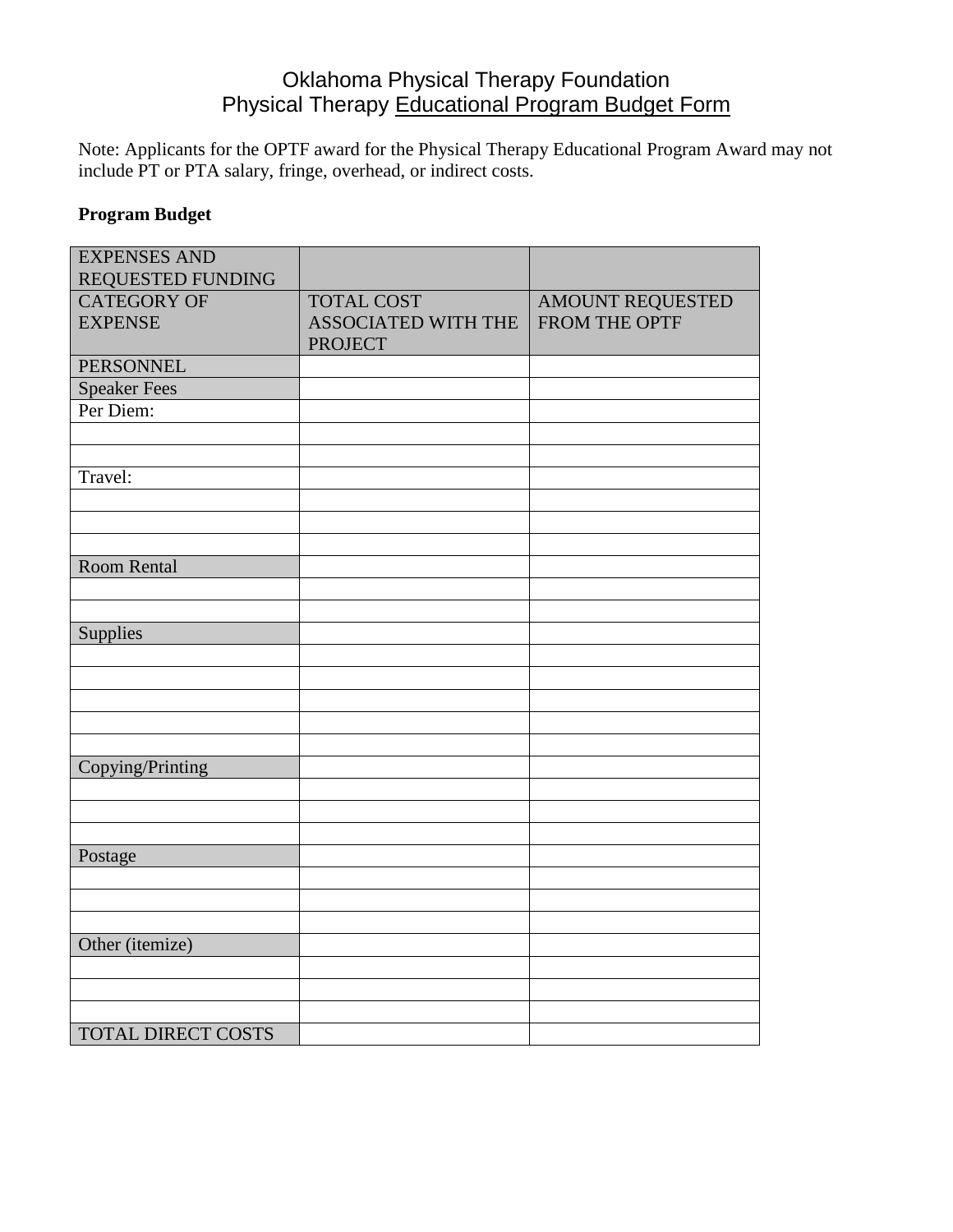## **Oklahoma Physical Therapy Foundation Guidelines for Community Service Project Proposals**

### **Format for Proposal**

Include sufficient, but concise information that will allow the reviewers to evaluate the proposal. The ability to present your proposal clearly and briefly may be considered by the reviewers to be an indication of your ability to have a focused approach to your community service project and to complete the activity. The proposal should include the attached cover page and the sections described below. The community service project proposal should not exceed 5 single-spaced pages (12-point type or larger), excluding references. Please include page numbers. Specific details on what to include in the Project Description, Dissemination of Results, and Budget Sections are enclosed. All forms are available in electronic form, upon request to the OPTF. Applicants should submit a community service project proposal that includes:

### **A. Community Service Project**

**1. Purpose** (What is the purpose of this project?)

State the purpose of the community service project describing concisely what the project will entail and what it is intended to accomplish.

**2. Background, Significance, and Reason** (What has already been done? Why is this work important to physical therapy? Why do you want to do this service?)

Summarize background information that directly relates to the purpose of the project. Cite any previous projects that relates to your project. Indicate how your proposed project is unique to the community you plan to serve and/or to previous projects. Clearly indicate how the outcomes of your proposed project will positively impact Oklahomans. List the specific goals of your project.

**3. Project Description and Methods for Implementing Project** (How are you going to do the work?) Describe the project and the procedures to be used to accomplish the purpose of the project. Include:

- v. The number, age range, gender, and health status of the community you will be serving.
- vi. A detailed plan of the project. Describe how you will plan for the service project, announce to the community, manage the actual project, and evaluate the outcome of the project. Include a timeline in Table form including dates, activities/tasks, locations, and person(s) responsible.
- vii. The outcomes of your project how you will measure those outcomes
- viii. How you will follow up with this project. Describe any future activities or continuations of this project.

### **4. References**

Single-space reference list.

### **B. Dissemination of Results**

Describe how, where, and with whom you will share the outcomes of your community service project. The outcomes of the study must be shared with physical therapy colleagues in Oklahoma.

The Community Service Project Director will send a final report to the Chairperson, Grants Committee, OPTF no later than 2 months after the year end of the project, or a portion of the funding will have to be repaid back to OPTF. OPTF will disseminate the final project report as appropriate. Applicants should acknowledge support from the OPTF in any presentation or dissemination of materials.

### **C. Budget and Justification**

The OPTF will fund community service projects lasting up to 12 months. Funds can be requested only for costs necessary to conduct the project. These include equipment, supplies, travel of the project coordinators or community participants. Complete the enclosed Budget Form and provide a budget justification on a separate sheet that explains how costs were established, and why the expense is necessary. The OPTF will not pay salary or fringe of the PT or PTA, nor overhead or indirect costs related to this project. Expenses related to project announcement and dissemination are allowed. Awards will be made directly to the Community Service Project Director unless the project applicant designates their facility/setting as the payee.

- i. Include budget justification narrative
- ii. Include Community Service Project Budget Form

### **D. Appendices**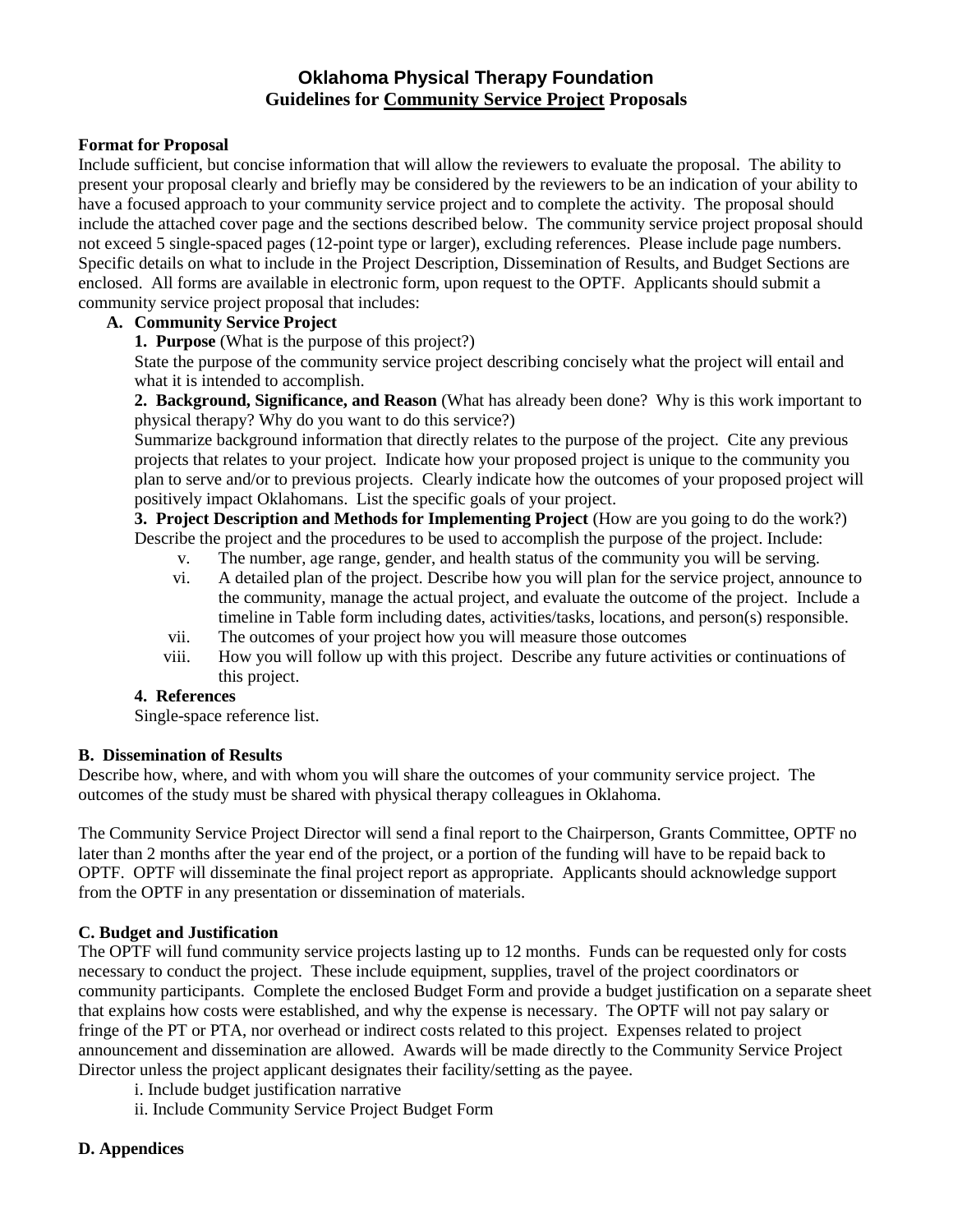# Oklahoma Physical Therapy Foundation Community Service Project Budget Form

Note: Applicants for the OPTF award for the Community Service Project may not include PT or PTA salary, fringe, overhead, or indirect costs.

# **Project Budget**

| <b>EXPENSES AND</b>            |                        |                  |
|--------------------------------|------------------------|------------------|
| REQUESTED FUNDING              |                        |                  |
| <b>CATEGORY OF EXPENSE</b>     | <b>TOTAL COST</b>      | AMOUNT REQUESTED |
|                                | <b>ASSOCIATED WITH</b> | FROM THE OPTF    |
|                                | THE PROJECT            |                  |
| <b>PERSONNEL</b>               |                        |                  |
| Consultant/Secretarial/Name(s) |                        |                  |
|                                |                        |                  |
|                                |                        |                  |
| Equipment (itemize)            |                        |                  |
|                                |                        |                  |
|                                |                        |                  |
|                                |                        |                  |
|                                |                        |                  |
|                                |                        |                  |
| Supplies                       |                        |                  |
|                                |                        |                  |
|                                |                        |                  |
|                                |                        |                  |
|                                |                        |                  |
|                                |                        |                  |
| Travel                         |                        |                  |
|                                |                        |                  |
|                                |                        |                  |
|                                |                        |                  |
| <b>Community Member Costs</b>  |                        |                  |
|                                |                        |                  |
|                                |                        |                  |
|                                |                        |                  |
| Other (itemize)                |                        |                  |
|                                |                        |                  |
|                                |                        |                  |
|                                |                        |                  |
| <b>TOTAL DIRECT COSTS</b>      |                        |                  |